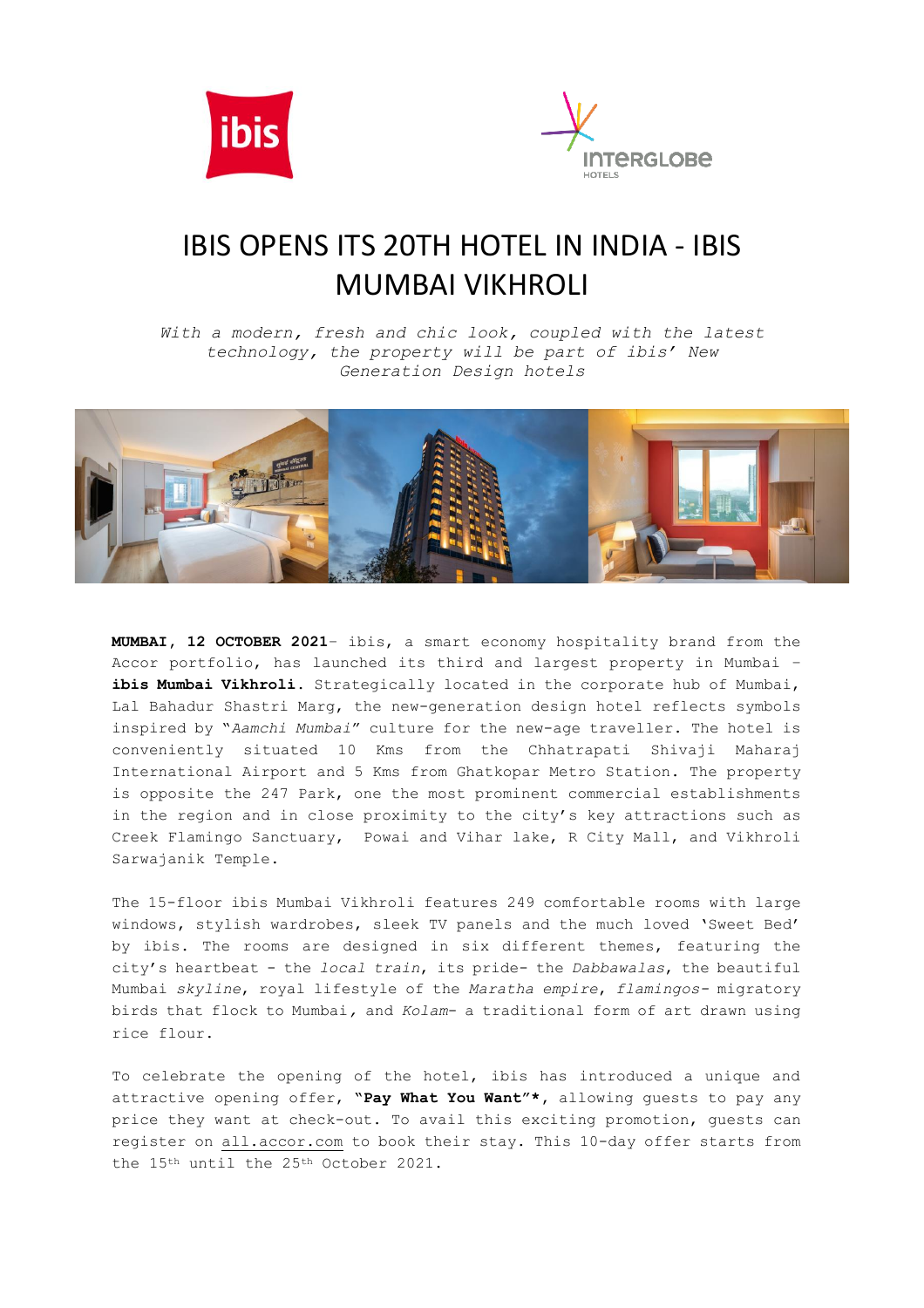



Bringing alive the essence of the city and its culture depicted through artworks like the iconic *kaali-peeli taxi*, Mumbai's *local flora and fauna*, photographs that portray the *journey of Bombay to Mumbai*, it is truly a reflection of the city with a perfect amalgamation of design and technology. The chic and upbeat designs of the public areas, designed by talented French interior designer **[Isabelle Miaja](https://www.miajadesigngroup.com/isabelle-miaja)**, will attract today's travellers who are always looking for innovative and unique options for stay.

ith an interactive live kitchen a<br>he clock, a lively bar, a cosy cor<br>ary wall, and an outdoor space for<br>ibis hotels, Spice It will serventing from 4 am until noon. As j Ve #IDISMUSIC playlist to invite guests to experience during the at home, or anywhere they travel. Keeping up to the cravellers, the hotel has a 24-hour operational fitness rooms and a spacious, fully equipped convertible The hotel presents progressive technology, including digital menus in the restaurant, mobile check-in and access to OTT entertainment channels in the rooms, making it the ideal choice for business and leisure travellers. In order to provide a holistic experience, ibis Mumbai Vikhroli has an entire floor dedicated to Food & Beverage that features the signature multi-cuisine restaurant – Spice It with an interactive live kitchen and delectable local flavours served round the clock, a lively bar, a cosy corner for book lovers with an impressive library wall, and an outdoor space for events and special occasions. As with all ibis hotels, Spice It will serve India's longestrunning breakfast, starting from 4 am until noon. As part of the brand's global collaboration with Spotify, the floor also has a music station with an exclusive #ibisMusic playlist to invite guests to experience during their stay, while at home, or anywhere they travel. Keeping up to the needs of business travellers, the hotel has a 24-hour operational fitness centre, two board rooms and a spacious, fully equipped convertible meeting room with abundant natural light.

level of services. And we are proud to say that we have raised the benchmarks *Vikhroli has been uniquely designed sporting a 'New Generation' theme which* has public areas that are highly energetic, colourful, and vibrant and ere<br>
offers a specially curated authentic culinary experience. Our rooms have with very accessible technology. We believe that the Indian travellers today are more design-conscious than ever before, which is motivating for us as we continue to push our design boundaries and bring in global experiences.<sup>"</sup> Adding to the excitement, **Mr J.B Singh, President & CEO, InterGlobe Hotels, said**, *"We are delighted with the opening of our brand new ibis hotel in Vikhroli, Mumbai. Our designers have done an exceptional job of curating this unique lifestyle product. With every new hotel of ours, we aim to create new experiences for our guests through trending design themes, stateof-the-art offerings and our continuous endeavour of maintaining the highest of quality hotel options across Mumbai city with this new opening. ibis relaxing tones with the flavour of Mumbai city blend in the artwork coupled* 

Commenting on the launch, **Mr Puneet Dhawan, Senior Vice President – Operations, Accor India & South Asia** said, *"We are excited to announce the opening of our 20th ibis in Vikhroli, Mumbai. The city is known to attract*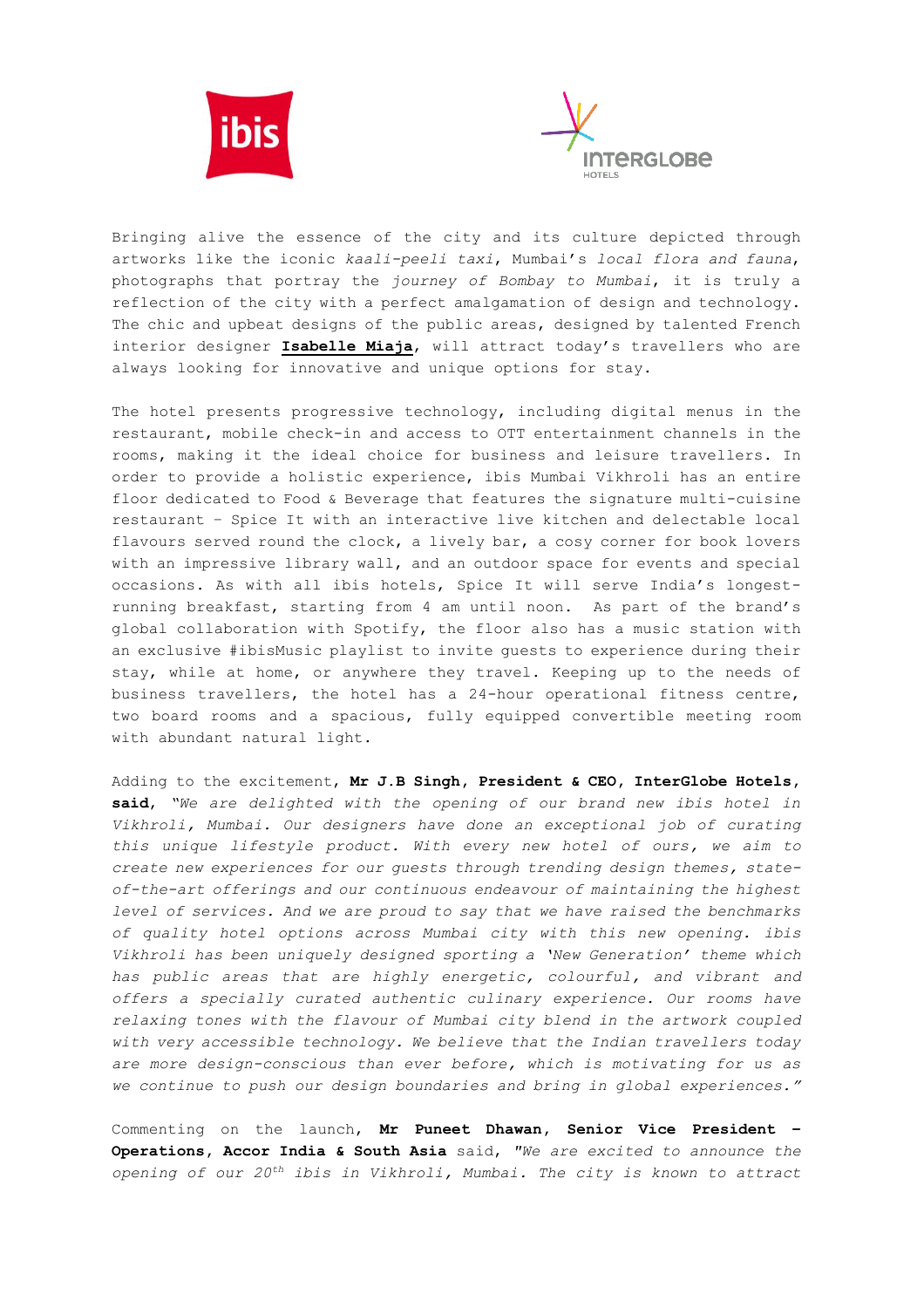



*business and leisure travellers alike, and this launch will provide them with a comfortable stay, featuring a dynamic atmosphere to suit the tastes of a globetrotter. ibis Mumbai Vikhroli is a perfect amalgamation of urbaninfluenced design and user-friendly technology, located in the suburban vicinity, to cater to the evolving needs of travellers with our renewed lifestyle approach of loyalty. Our programme 'Accor Live Limitless' goes beyond hotels and offers by making guests feel privileged and rewarded for the way they live, work and play."*

Speaking on the launch, **Mr Anant Leekha, General Manager, ibis Mumbai Vikhroli & ibis Navi Mumbai** said, *"It gives me immense pleasure to introduce the third ibis property in the 'Maximum City'. We look forward to extending the ibis hospitality to our local guests and those travelling to Mumbai."*

s achieved higher standards of en<br>eas including Miyakawi afforestat<br>ne property is committed to going<br>s, water conservation, enriching ibis Mumbai Vikhroli has achieved higher standards of environmental ratings with increased green areas including Miyakawi afforestation. Certified with an IGBC Gold rating, the property is committed to going green through the usage of green products, water conservation, enriching daylight ingress, eco-friendly bathroom amenities etc.

i Vikhroli is also accredited with the ALLSAFE label, w<br>loped alongside and vetted by Bureau Veritas, a world l<br>nspections, and certification. The ALLSAFE programme is<br>f guiding principles and commitments and consists of ibis Mumbai Vikhroli is also accredited with the ALLSAFE label, which has been developed alongside and vetted by Bureau Veritas, a world leader in testing, inspections, and certification. The ALLSAFE programme is based on a range of guiding principles and commitments and consists of over 200 standard operating procedures, keeping cleanliness and safety at the centre of all policies.

**For reservations**, please call 022 61576620 or email: H9063-re@accor.com **Link with high-res images**: <https://cutt.ly/iEJLxOj>

**Sign up to become an ALL Member**: ALL - [Accor Live Limitless lifestyle loyalty programme](https://all.accor.com/loyalty-program/reasonstojoin/index.en.shtml)

**Accor Brands Media Relations Agence Le Public Système PR Hashtags:** #ibisMumbaiVikhroli #20thibis #ibisMusic #SpiceIt #GoodMoodFood Charlotte Escande #Accor #ALLSAFE #AccorLiveLimitless

 $\frac{3}{3}$  1  $\frac{3}{3}$  38  $\frac{3}{3}$  38  $\frac{3}{3}$  38  $\frac{3}{3}$ agram <u>neeps://www.inst</u> +33 1 41 34 23 83 **Instagram** <https://www.instagram.com/ibisindia/>  $\frac{\ln(\text{u1a})}{\ln(\text{u1a})}$ **Facebook** <https://www.facebook.com/ibis.india/>

\*Terms & conditions apply the same of the same of the Sous-

###

## **About ibis**

*Since 1974, ibis has been a trailblazing brand, open and welcoming to all. ibis hotels are beloved by travelers and locals for their contemporary style, vibrant social hubs, rooms that feel like home, lively bars, satisfying dining options, and easy mobile check-*